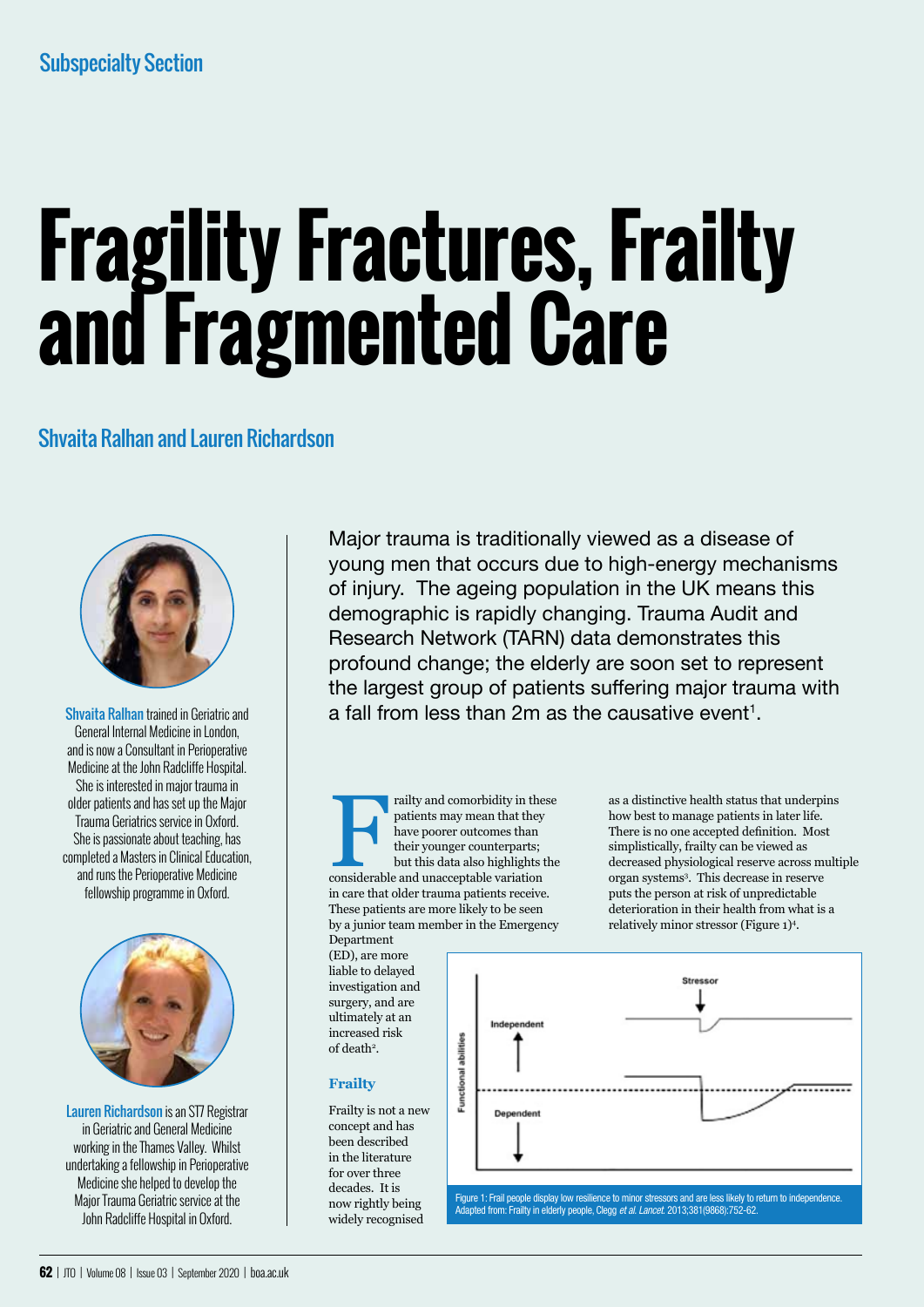Frailty encompasses physical, cognitive and social domains and remains a complex syndrome that has overlap with sarcopenia, cachexia, disability and comorbidity (Figure 2).

There are several common misconceptions about frailty that deserve special mention. Frailty is associated with ageing but is not synonymous with chronological age. Not all old people are frail; indeed frailty is observed in younger people. Frailty is not just a co-morbidity count; frail people are often co-morbid but fewer multi-morbid people are frail5 . Furthermore, frailty varies in its severity and is not a static state and can therefore be modified.

Frailty is important in the surgical population and its prevalence is both high and increasing. In fact, frailty in the trauma population has been found to be highest out of all surgical specialties with studies reporting a prevalence of up to 53%<sup>6</sup>. It is essential to recognise as it is an independent risk factor for morbidity, mortality, protracted length of stay and institutional discharge. Once recognised, addressing and modifying the multisystem condition of frailty using comprehensive geriatric assessment (CGA) is increasingly supported in the literature<sup>7,8</sup>. CGA can be defined as a multi-dimensional interdisciplinary process to determine a frail older person's medical, psychological and functional capability in order to develop a co-ordinated and integrated plan for their treatment9 . It is an iterative, patient-centred, diagnostic, and therapeutic process that lies at the core of the practice of geriatricians, (Figure 3) and evidence has shown that older adults are more likely to be alive and living in their own home if they receive CGA on admission to hospital<sup>10</sup>.

Many measures of frailty exist and their utility depends on the clinical or research context in which they are used. The most common measure in primary care is the modified Frailty Index (mFI); an electronically calculated score derived from data routinely held in the patients GP record. In the hospital setting the Rockwood Clinical Frailty Scale (CFS)<sup>11</sup> and the Edmonton Frail Scale (EFS)<sup>12</sup> are often used. The CFS has been advocated as a screening tool by several national organisations including The Specialist Clinical Frailty Network (SCFN), The Acute Frailty Network (AFN), The National Emergency Laparotomy Audit (NELA) and TARN. It has gained even greater recognition since its use was encouraged during the COVID-19 pandemic to aid decision making around appropriate ceilings of care during a time when unprecedented strain was predicted on health-care systems. A large study by Hewitt et al. in COVID-19 patients found that disease outcomes were better predicted

by frailty than either comorbidity or age alone<sup>13</sup>. The CFS is a simple, pictorial, valid frailty screening tool and is also available as an app (Figure 4). The EFS is more time consuming but has the advantage of identifying domains in which interventions can be targeted to modify frailty and may be more suited to the outpatient setting.

### **UK hip fracture care – the frailty success story**

Hip fracture care in the UK is an outstanding example of how national initiatives, collaboration between trauma surgeons and geriatricians, continuous feedback through the National Hip Fracture Database (NHFD) and financial incentive via Best Practice Tariff (BPT), has transformed the care of a traditionally neglected group of frail patients. The last decade has seen huge improvements in the quality of care UK hip fracture patients receive. Whilst other factors such as reduced time to surgery will have also contributed to improved outcomes, the rise of routine specialist multidisciplinary care for this vulnerable group is key to the reductions in mortality, length of stay and functional dependency that have been observed. Many would like to see this fantastic progress expand into all fragility fracture care nationally. >>



Figure 2: Frailty and its overlap with other geriatric syndromes. Adapted from: Frailty in the older surgical patient: a review, Partridge *et al. Age and Ageing.* 2012;41:142-7.



Figure 3: Components of Comprehensive Geriatric Assessment.

1 Very Fit - People who are robust, active,<br>energetic and motivated. These people<br>commonly exercise regularly. They are<br>among the fittest for their age.



2 Well - People who have no active dis<br>symptoms but are less fit than category<br>Often, they exercise or are very active<br>occasionally, e.g. seasonally.

3 Managing Well – People whose medical<br>problems are well controlled, but are not<br>regularly active beyond routine walking.

4 Vulnerable - While not dependent on<br>others for daily help, often symptoms limit<br>activities. A common complaint is being<br>"slowed up", and/or being tired during the day



**6 Moderately Frail** – People need help with all outside activities and with keeping house<br>Inside, they often have problems with stairs and need help with bathing and might need<br>minimal assistance (cuing, standby) with

Figure 4: Rockwood Clinical Frailty Score. Adapted from: A global clinical measure of fitness and frailty in elderly people, Rockwood *et al. CMAJ.* 2005;173(5):489-95.



8 Very Severely Frail = Completely<br>dependent, approaching the end of life.<br>Typically, they could not recover even<br>from a minor illness.



9 Terminally III - Approaching the end of<br>life. This category applies to people with a<br>life expectancy <6 months, who are not<br>otherwise evidently frail.

#### Scoring frailty in people with dementia

seesing many in proper wind community<br>The degree of frailty cerresponds to the degree of<br>dementia, Common symptoms in mild dementia<br>include forgetting the details of a recent event,<br>though still remembering the event itsel In moderate dementia, recent memory is very<br>limpaired, even though they seemingly can remembe<br>their past life events well. They can do personal care

with prompting. In severe dementia, they cannot do personal care<br>without help.